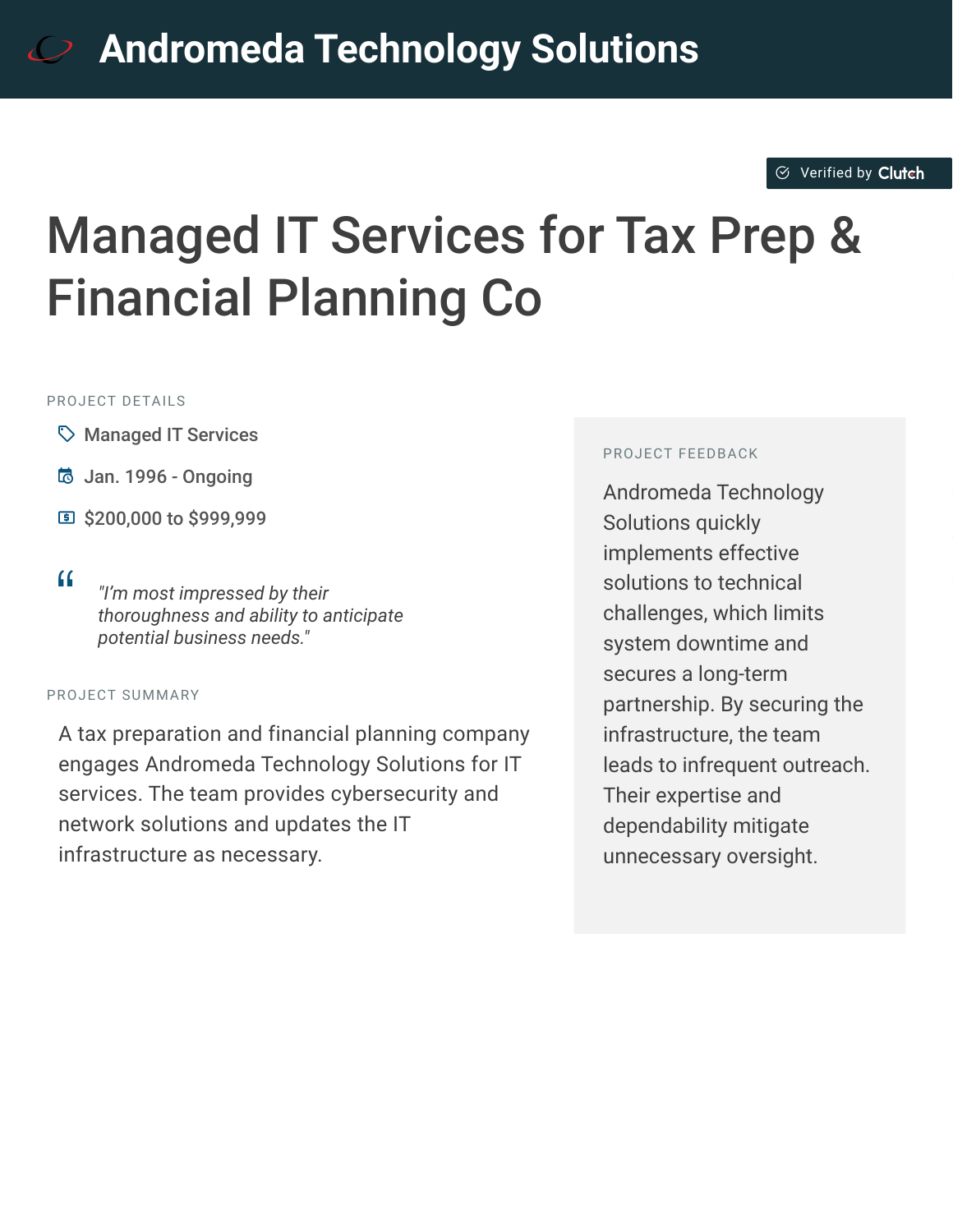# **[A](https://clutch.co/profile/andromeda-technology-solutions?utm_source=case_studies&utm_medium=logo)ndromeda Technology Solutions**

## The Client

### Introduce your business and what you do there.

I'm the VP of a tax preparation and financial planning company.

## The Challenge

#### What challenge were you trying to address with Andromeda Technology Solutions?

We're not a business unless we have phones and computers without bad actors interfering in them.



#### CLIENT RATING



| Quality:            |  | 5.0 |
|---------------------|--|-----|
| Schedule:           |  | 5.0 |
| Cost:               |  | 5.0 |
| <b>Would Refer:</b> |  | 5.0 |

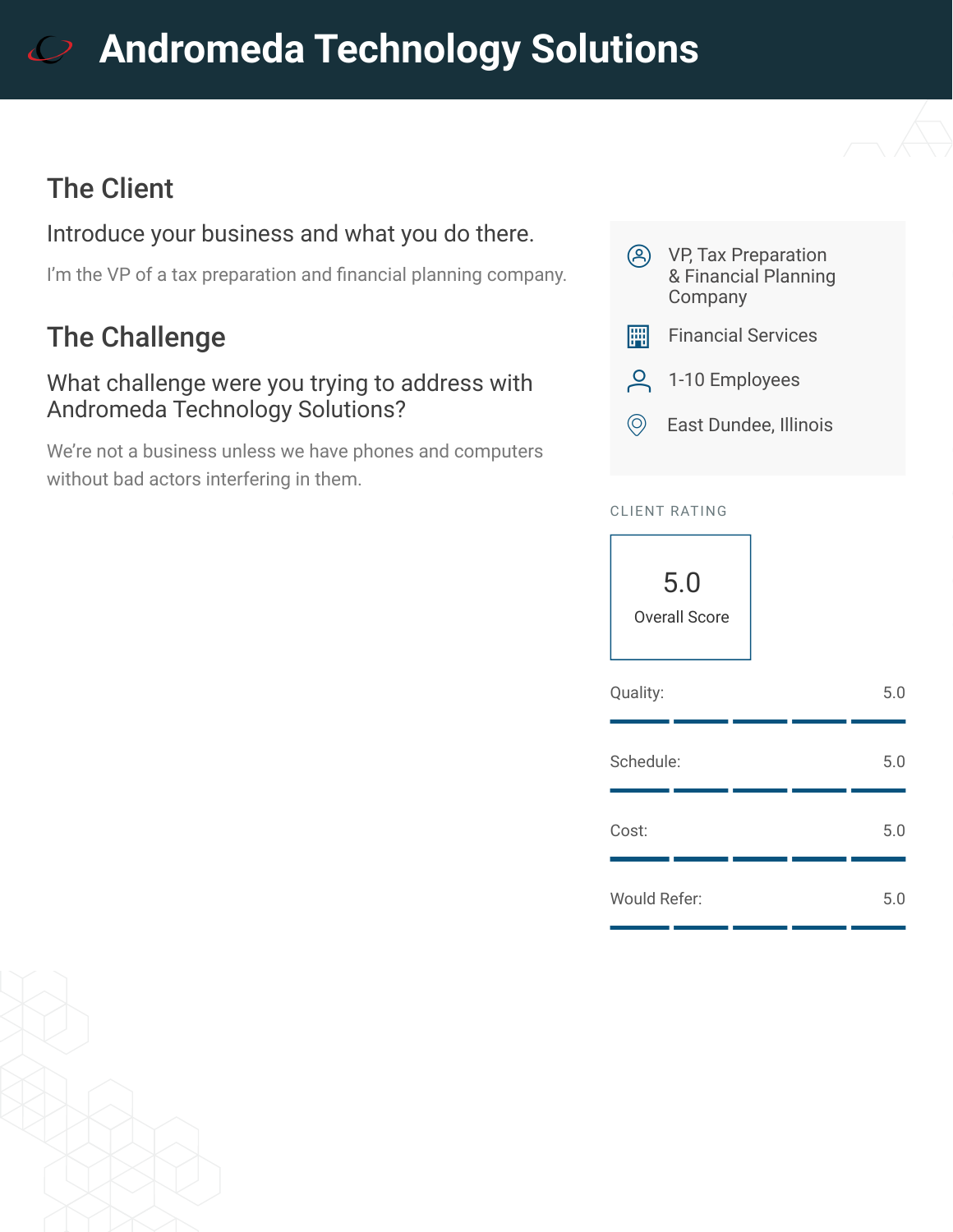# **[A](https://clutch.co/profile/andromeda-technology-solutions?utm_source=case_studies&utm_medium=logo)ndromeda Technology Solutions**

## The Approach

#### What was the scope of their involvement?

Andromeda manages cybersecurity and provides phone and network solutions. Their team has done our IT for over 20 years now. As our business needs have evolved, they've evolved our technology with it.

#### How did you come to work with Andromeda Technology Solutions?

We initially heard about them through a mutual connection and knew one of Andromeda's owners. Their team was responsive, ethical, and effective.

### How much have you invested with them?

We spend about \$15,000 annually on their services.

### What is the status of this engagement?

We started our ongoing partnership in January 1996.

## The Outcome

#### What evidence can you share that demonstrates the impact of the engagement?

The best outcome is limited contact with them because that means our systems work. We never lose data or experience significant downtime. Although their team can't necessarily control those situations, they're always responsive to any issues. Andromeda does an excellent job, and I would never leave them.